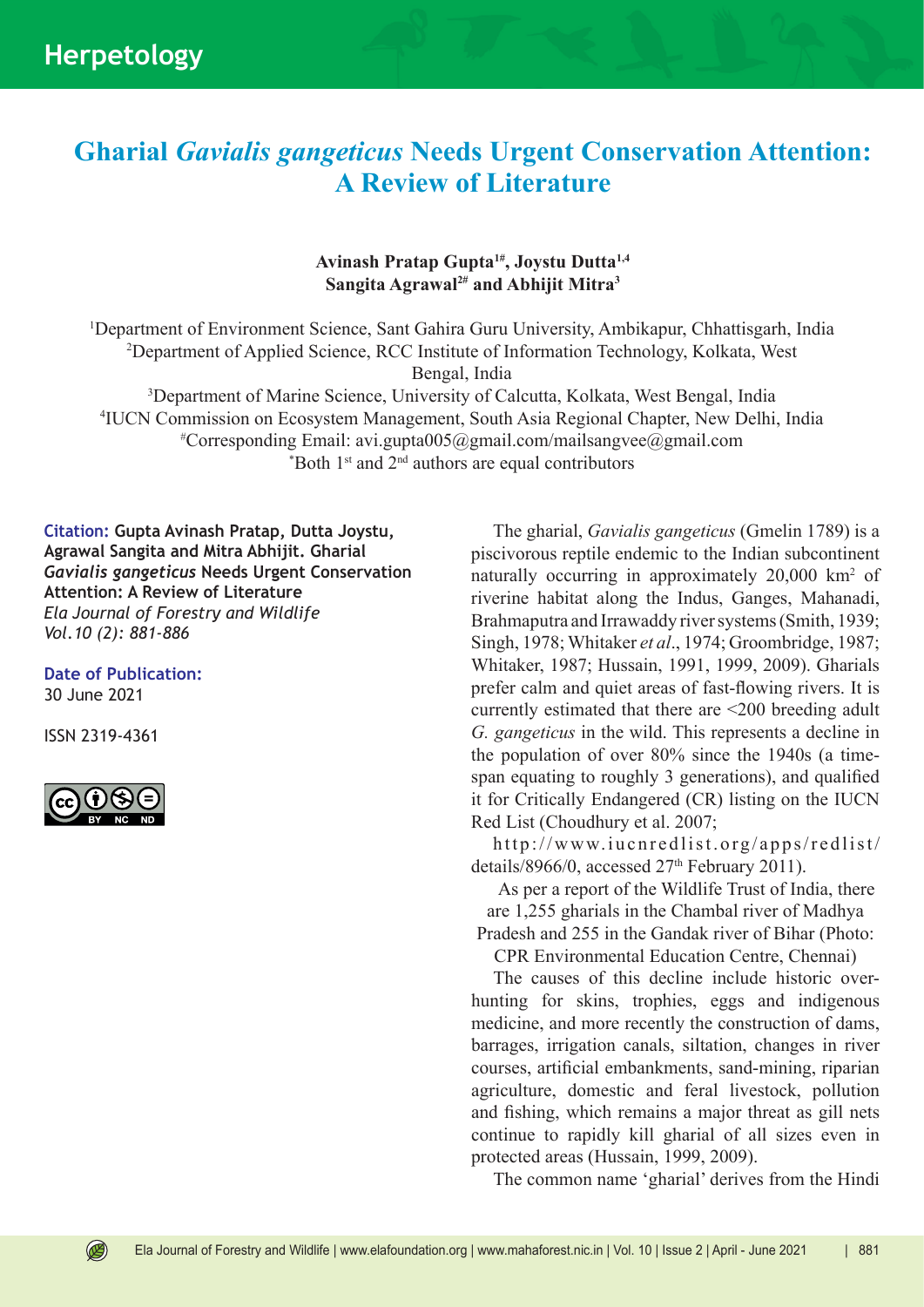

word '*ghara*' meaning pot or vessel, recognizing the resemblance to an inverted pot of the large protuberance at the tip of the snouts of adult male Gharials. Gharials are the only crocodiles that show sexual dimorphism. They are also accorded much importance in Indian mythology, including their depiction as the holy 'vehicle' of the goddess Ganga. Gharials have slender snouts armed with numerous sharp teeth that intersect to trap fish, which are the primary constituent of their diets. Their mating season is during the months of November, December and January. Sand banks, sand bars and sand islands play a significant role in the ecology of Gharials as they are used preferentially as basking and nesting sites (Gharial Multi-Task Force, 2006). Throughout the summer months of March, April and May, female gharial clamber onto sand banks and islands exposed by receding river levels to nest communally, a large number of females using the same sand bank to lay their eggs in the sand (Rao and Singh, 1993). Parental care by the female has been observed for the first few days after birth.They are a long-lived crocodilian species with a generation length (the age at which 50% of total reproductive output is achieved) of 20 years (Rao*et al*., 1995).Reaching a length of up to 6 metres, gharial are also the second-longest crocodilians after the saltwater or estuarine crocodile (*Crocodylus* 

*porosus*) majorly found across Australia.

The Gharial is unique as it is the only crocodilian which is sexually dimorphic (males look obviously different from females). They have short legs and spend most of their time in the water. Adults feed primarily on fish for which jaws and interlocking set of 27-29 undifferentiated teeth on each side of upper jaw and 25- 26 teeth in the lower jaw (Shah and Tiwari, 2004) have adapted perfectly for holding struggling prey (CSG, 2000). The thin shape gives the snout low resistance under water, which is suited to fast lateral snatching movements under water. Usually Gharials will not reach sexual maturity before 13 years for the male and 16 years for the female, when they are nearly three meter in length (Maskey and Mishra, 1981; Bustard, 1979; Bustard, 1984; Singh, 1999; Whitaker, 1987). One male will guard a harem of several females and will mate with all of them. The mating period occurs for two months during November, December and into January, while nesting happens in March, April and May (Whitaker, 1983). Nesting is done during the dry season in holes excavated in river sandbanks (Whitaker and Basu, 1983; Groombridge, 1987; Bustard, 1980). The breeding life of Gharial is considered to be 50 years and the life span 100 years (Whitaker and Basu, 1983; Singh, 1999). Individuals less than 0.6 meters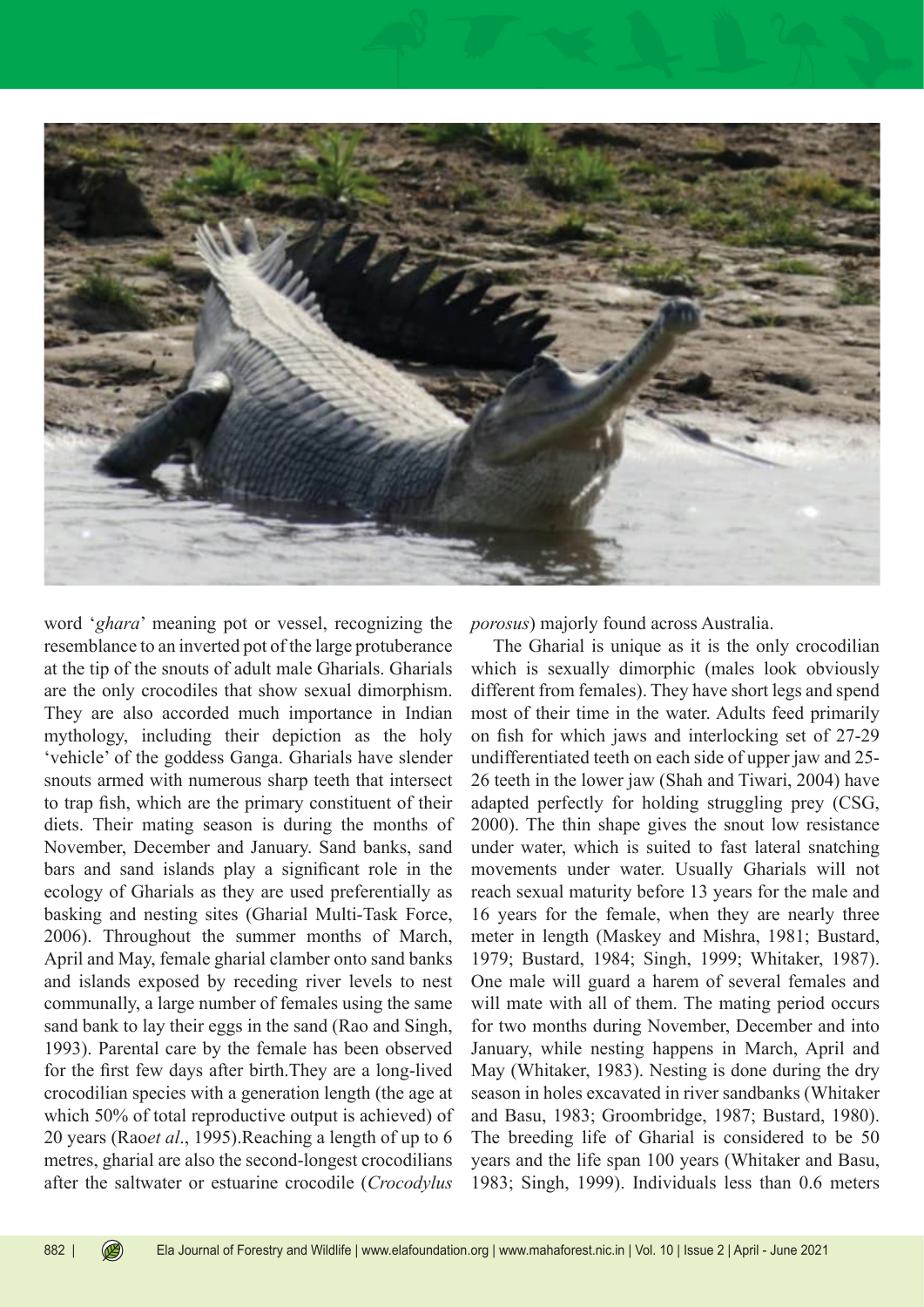long are considered hatchlings, 0.6 to 0.9 meter are yearlings, between 0.9 to 2.7 meter are sub adults and those larger than 2.7 meter are considered adults (Hussain, 1999). Breeding females may lay eggs from 14 to 62 in numbers in one clutch (Maskey, 1989). In the wild, the survival rate of young hatchings is not more than one percent (Singh, 1978; Roy et al., 1982). As all reptiles, Gharials practice a thermo taxis activity (basking) catching sun-ray, upon which their energy depends. Beaches, next to clean and deep water, are the preferred habitat of Gharials (Maskey et al., 1995).

Crocodiles are important for several aspects, such as their existence indicates the healthy aquatic ecosystem and their hide and meat has a big commercial value (Whitaker, 1987). As a "keystone species" crocodile maintain structure and function in aquatic ecosystem by their activities (King 1988). These ecological roles include selective predation on fish species, recycling of nutrients and maintenance of wet refugia during drought season. Crocodiles are very important to the river ecosystem and to humans. They contribute to the health of the ecosystem and biodiversity. They are the top predator and as such are an essential part of the biodiversity of these habitats (Deppert, 2004). They prey on the slow moving predatory fish thus removing the diseased individuals, thereby maintaining good stocks of commercially valuable fish in any water body. Few studies done in Africa, Australia and America indicate that the presence of crocs in a water system actually boosted fish stocks (Deppert, 2004). A loss of any species of crocodilian would represent a significant loss of biodiversity, economic potential and ecosystem stability (IUCN, 1998). Crocodiles are called the indicators of a clean aquatic environment and play a crucial role in freshwater ecosystems. These crocodiles feed on the weak and sick fish keeping the fish population strong and healthy. They also keep the water clean and uncontaminated by scavenging on dead animal matter. Without the crocodiles in the water systems, the larger predator fish will eat the smaller commercially important fish, resulting in a smaller population of fish for the fishermen. The crocodiles will eat the larger predator fish thereby allowing a greater population and commercial catch of fish in the river.

**Bangladesh:**A review of crocodiles in Bangladesh (Cox and Rahman 1994) prompt that though fewer numbers of the species continued to be reported into

the 1980's it's going to not be found in the wild. The species is heavily impacted by fishing activities and habitat degradation. A part of the distribution on the Padma River is periodically moved into Indian jurisdiction as the river channel changes during floods. Stray individuals are reported occasionally. However, surveys area unit required to prove whether or not there's a breeding population of Gharial in Bangladesh.

**Bhutan:** The Gharial is believed to be extinct. (T. maskey 2006)

**India:**The Chambal watercourse has out and away from the biggest population of breeding Gharial within the wild, with around 48% of the whole population (IUCN 2008). In 2007, 77 nests were found at intervals the Chambal Sanctuary whereas 24 were found in Katerniaghat life Sanctuary (Rao 2007). In 2006, 2 nests were set within the Son watercourse Sanctuary (Andrews 2006). Recent reports confirm that stray animals may persist in the upper Brahmaputra River. A cause for concern was the forceful decline of *G. gangeticus* in the Chambal during the winter of 2007- 2008. A poisonous substance is suspected, and the resulting deaths of over 100 Gharial, including around 60% of the sub-adults as well as some adult females in the lower Chambal, represents a significant loss. Evidence points toward pollution as the main cause for this event and is yet another indication that India's rivers are dying (GCA 2008). Most of the country's rivers aren't any longer capable of supporting their onceabundant life, with solely fragments of appropriate environment remaining (GCA 2008; IUCN 2009).

**Nepal:**Six nests were counted in 2006 within the Chitwan parkland (16 nests were recorded there in 1977) and also the total population of mature *G. gangeticus* in the country is estimated 35 (IUCN 2009). Around three hundred animals were free in Chitwan, so again, an introduction has not worked, though maybe this supplementation has helped avert total extinction (GCA 2008).

**Pakistan:**During in-depth surveys underneath taken by WWF-Pakistan under the "Indus for All Programme and Pakistan Wetlands Programme" in 2008 and 2009, there was no indication of the presence of Gharial. The species is considered virtually extinct in Pakistan.

 $\circledR$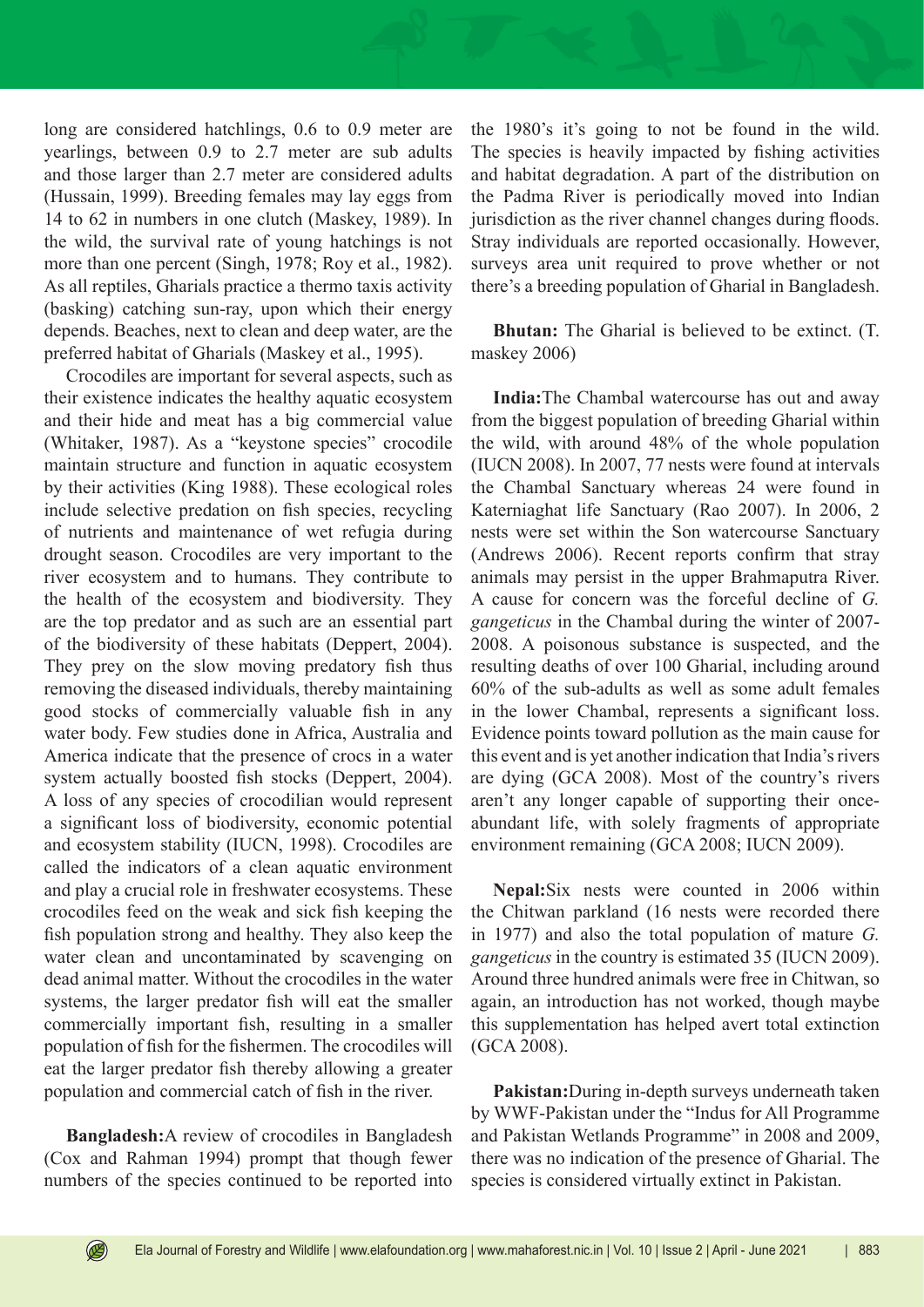**Myanmar:** Historic reports of Gharial have not been verified for many years. (Whitaker, 1975)

After the 17th CSG (Crocodile Specialist Group) meeting, a task force was established to focus on the Gharial and ensure that effective conservation plans were established, and more importantly, what actions were carried out based on these plans. Since 2006 the Gharial Conservation Alliance (GCA; www.gharials. org) has established a presence among the present *G. gangeticus* Range States. In June 2009, the groundcontrolled approach convened a Gharial Pre-Species Recovery coming up with Workshop, during which the CSG participated (Webb 2009), and from that the primary draft of a Gharial Species Recovery Plan was developed (GCA, pers. Comm.). GCA additionally expedited a radio-telemetry study on Gharial movement within the space stricken by the 2007-2008 winter dieoffs. GCA/CSG personnel also confirmed the presence of a fourth breeding population in India: the Ramganga River, Corbett Tiger Reserve, and Uttarakhand State.

**Protection of suitable habitats (India)**: All protected areas that harbor gharial (Chambal, Katerniaghat, Corbett, Ken and Son River) need effective protection. Habitats contiguous with established Protected Areas (Ghagra below Katerniaghat life Sanctuary and the Yamuna below National Chambal Sanctuary) should be enclosed as these areas are also important for the long-term survival of the species. The Central and State Governments should maintain the integrity of stream ecosystems so that they can harbor aquatic fauna. This includes controlling the pollution of rivers by industry, development of infrastructure, and river fishing.

**Monitoring existing populations (India):**  A program of continuous observation of Gharial populations is crucial. The 2007/2008 die-off of 113 sub-adult and adult Gharial along the Chambal from what has been identified as a nephrotoxin(s) (Whitaker et al. 2008) serves as a harsh warning. Nesting and basking sites should be identified and mapped; census techniques need to be refined so that they are scientifically credible.

**Identification and Minimization of negative anthropogenic influences (India)**: This wide-ranging action needs to include all the stakeholders such as the Ministry of Irrigation and Water Resources, river development, local fishing methods, sand mining and general human/livestock disturbances of Gharial habitats. These activities that negatively impact the entire riverine ecosystems need to be identified, pinpointed and mapped.

**Ensure that conservation programs involve local people (India)**: Major threats to Gharial include accidental drowning in fishing nets, and often, animals found entangled are intentionally killed or de-beaked by fishermen. In some areas, collecting Gharial eggs for native consumption is an additional threat. A comprehensive program involving local people awareness generation in the conservation of Gharial is vital to ensure the long-term and continuing success of any management program. This set up should embrace instructional materials, signs, and instill pride amongst the locals in having such a rare crocodilian reptile in their rivers.

**Research (India)**: Research, encouraged by the Ministry of Environment and Forests and State Wildlife Authorities, needs to address key management issues such as the Gharials role in the ecosystem, fish ecology, relationship between Gharial and Mugger (*Crocodylus palustris*), establish minimum water flow needed for the survival of Gharial and other river fauna as well as investigate the genetic relationship of remnant populations. Socioeconomic studies are also needed to better understand the impact of local anthropogenic pressures on the habitat. This is essential so as to draft realistic management plans.

**Development of international coordination:**  Gharial populations present in the rivers that run between India and Nepal. Independent conservation programs are running in every country. Coordinated management of those shared populations would enhance conservation effectiveness. Joint surveys, training, comparison of population trends and coordinated regulations and protection can lead to enhancement in the population of the Gharials.

Gharials need immediate conservation attention for its' immediate survivability. Its' endemic presence in the Indian subcontinent deserves more coordinated approach in the concertedconservation of the species. Some of the recommendations are listed as under;

• A pan-Asian coordinated project is to be undertaken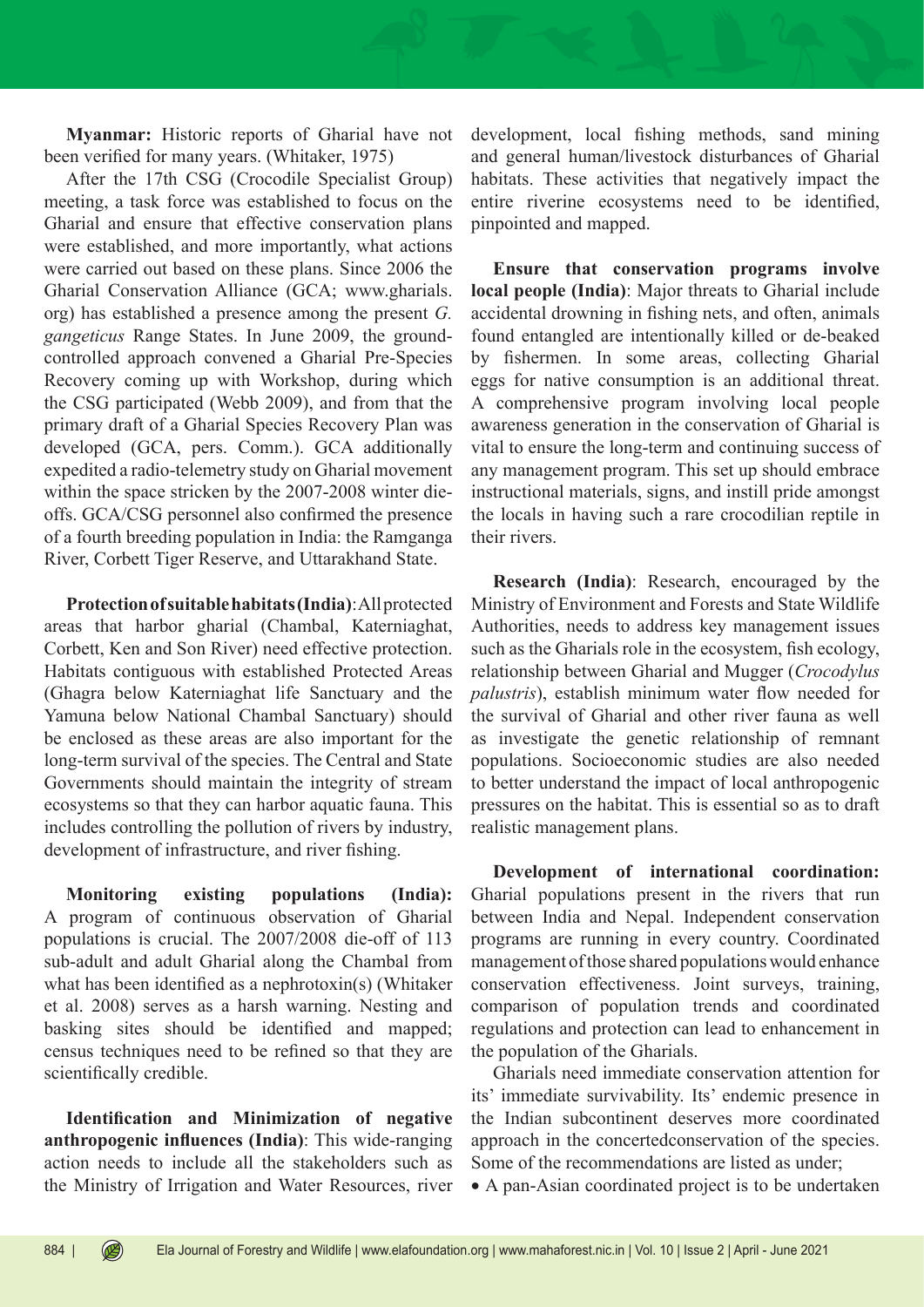for region specific species conservation.

- Habitat Conservation of all crocodile species is urgently required. Madras Crocodile Bank and Trust is doing amazing work on this initiative. In-Situ and Ex-Situ conservation practices done in this bank deserves special mention. Gharial Ecology Project (GEP) conceived by Madras Crocodile Bank and Trust in Chambal is a dedicated initiative on these lines.
- Secondary chemical poisoning has proved fatal for the in-breeding populations of Gharials across India. The Croc Bank played a crucial role in saving the remaining populations and has extensively worked on the ecology of the Gharials. Such projects require proper funding and coordinated supported from the Ministry of Environment, Forests and Climate Change (MOEFCC), Government of India.
- Lack of skill in handling Gharials resultin local fishermen damaging Gharials caught in their fishing nets, by chopping off the tips of the jaws. Care must be taken to prop open the jaws of such damaged animals, so that the animal can breathe without nostrils through its open mouth via its throat.
- Gharials struggle little when captured in nets, and must be removed quickly to avoid any injuries. Once the snout is tied shut, and the limbs are restrained, a burlap bag over the head to cover the eyes results in minimal stress during capture and handling in boats and on land. Once released, Gharials become alert and bound for the water.
- Recent fluctuations in temperature changes, sea-level rise, influx of salinity in fresh water, bioaccumulation of toxic pollutants in riverine water has resulted in dangerous decline in Gharial populations. Pollution and river damming is a big threat to these species.
- Radio tagging of Gharials help in tracking the movement of these species. GEP is doing commendable work in radio tracking of these threatened species. It has marginally helped in increase of populations and requires further developments.

## **References**

 $\circledR$ 

- Bustard, H. R. 1979.Conservation of the gharial.*Brit. J. Herpetol.*5:747-748.
- Bustard, H.R. 1980.Maternal care in the gharial, Gavialisgangeticus (Gmelin).*British Journal of Herpetology* 6: 63-64.
- Bustard, H. R. 1984.Breeding the Gharial (*Gavialis*

*gangeticus)*: Captive breeding a key conservation strategy for endangered crocodilians.*Symp. Zool. Soc. London* 52:385-406.

- Chaudhari, S. 2008. Gharial reproduction and mortality.Iguana. 15(3): 150-153.
- Choudhury, B.C., Singh, L.A.K., Rao, R.J., Basu, D., Sharma, R.K., Hussain, S.A., Andrews, H.V., Whitaker, N., Whitaker, R., Lenin, J., Maskey, T., Cadi, A., Rashid, S.M.A., Choudhury, A.A., Dahal, B., Win Ko ko, U., Thorbjarnarson, J. and Ross, J.P. 2007.*Gavialis gangeticus*.*In* IUCN 2009.IUCN Red List of Threatened Species.Version 2009.
- Cox, J. and Rahman, M. 1994.An Assessment of Crocodile Resource Potential in Bangladesh.12<sup>th</sup> Working Meeting of the Crocodiles Specalist Group, IUCN. Gland, Switzerland. Crocodile Specialist Group (CSG) 2000. Newsletter. WWW Edition 19(3):7-10.
- Deppert, O. E. 2004. The Gharial (Gavialis gangeticus) and Marsh Crocodile (Crocodylus palustris) and their Survival in Bangladesh [online].American International School/Dhaka Senior Project 2004. Available: http://www.aisdhaka. net/School\_Library/ Senior%20Projects/04 Deppert crocodiles.pdf
- Gharial Conservation Alliance (GCA) 2008. Mass Gharial Deaths in Chambal. (http://www. gharialconservation.org/mass-gharial-deaths-inchambal/, accessed 21st September 2010.)
- Gharial Multi-Task Force.2006. Gharial Recovery Action Plan. Gharial Conservation Alliance. (http:// www.gharialconservation.org/PDF/GRAP.pdf, accessed 21st September 2010.)
- Groombridge B. 1987. The distribution and status of world crocodilians. In Wildlife Management: Crocodiles and Alligators, Webb GJW, Manolis SC, Whitehead PJ (eds). Surrey Beatty and Sons: Sydney; 9-21
- Hussain, S.A. 1991. Ecology of gharial (Gavialis gangeticus) in National Chambal Sanctuary, India.M.Phil. Dissertation, Centre for Wildlife and Ornithology, Aligarh Muslim University, Aligarh.
- Hussain, S.A. 1999. Reproductive success, hatchling survival and rate of increase of gharial Gavialis gangeticus in National Chambal Sanctuary, India. *Biological Conservation* 87: 261- 268.
- Hussain, S.A. 2009. Basking site and water depth selection by gharialGavialisgangeticusGmelin 1789 (Crocodylia, Reptilia) in National Chambal Sanctuary,